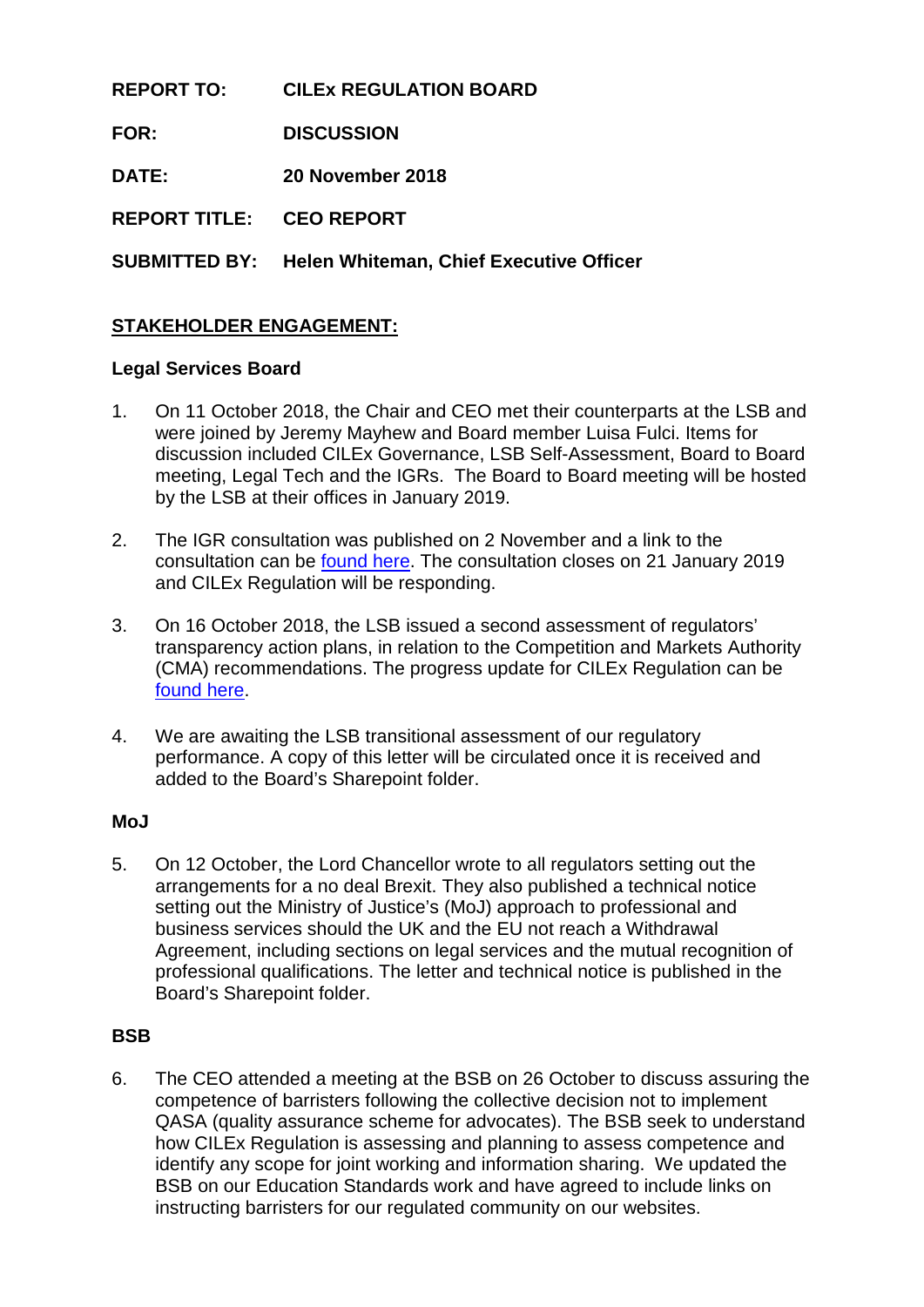## **Independent Regulation Review**

7. The SMT met with Stephen Mayson on 16 October to discuss the UCL's review of the UK regulatory framework. Following the announcement of the Independent Review in July, the current composition of the Advisory Panel has been announced and the first three working papers (offering an assessment of the current framework, and then exploring, respectively, the rationale for and scope of regulation) have been published [at this link.](https://www.ucl.ac.uk/ethics-law/publications/2018/sep/independent-review-legal-services-regulation)

## **Legal Choices Website Development Project**

8. The CEO and Director of Policy and Enforcement attended the Legal Choices Governance Board meeting on 25 September. The project progress, risk register and budget were discussed and are in the Board's Sharepoint folder. The project is on track and the next meeting will take place on 10 January 2019.

## **Remedies Programme Implementation Group (RPIG)**

9. The Director of Policy and Enforcement attended the RPIG meeting on 25 September and the next meeting is scheduled for January 2019, date TBC. Minutes from the previous meeting are [found here.](https://www.gov.uk/government/publications/legal-services-remedies-programme-implementation-group-minutes-2018) The most significant output was agreement for a Consumer Panel representative to join to the Group.

#### **Industrial Strategy Next Generation Services**

10. The Board may recall that CILEx Regulation was part of a consortium bid with University of Birmingham leading the bid for funds from the Industrial strategy fund. Whilst this bid was unsuccessful, CILEx Regulation has been invited to support a further bidding opportunity through this fund, albeit on a smaller scale. A letter of support has been provided for this bid and we await further information.

#### **CILEx**

- 11. The CEO attended the Group Board meeting on 25 September where Group Risk, Vision and Purpose were discussed. The next meeting is scheduled for 4 December.
- 12. A meeting of the Joint Education and Training (JET) working group took place on 4 October by teleconference. CILEx Regulation shared the final report from Professor Lisa Webley and provided an update of the next steps for the Education Standards project. A face to face meeting is arranged for 4 December.
- 13. CILEx Regulation exhibited at the CILEx Graduation ceremony on 13 October in Milton Keynes to promote practice and entity rights.
- 14. CILEx Regulation is co-hosting a table with CILEx at the Legal Diversity Awards on 21 November. The CILEx Regulation guest is one of the nominees in the Legal Expert category from the CILEx Awards.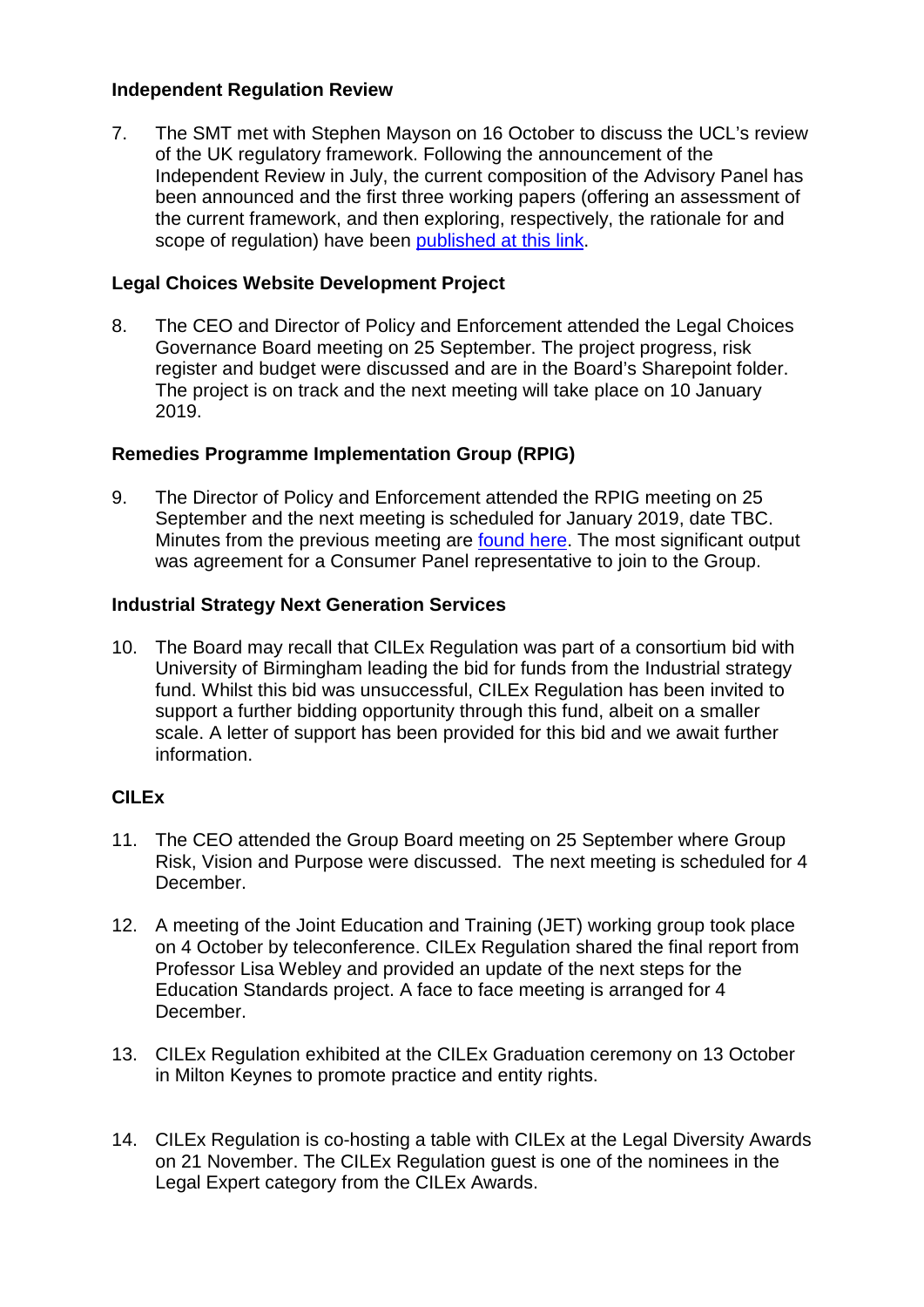15. CILEx Regulation has provided a letter of support to CILEx in relation to proposed changes to its byelaws, insofar as they relate to regulatory arrangements.

#### **Group Services**

16. On 2 October, the CEO and Director of Policy and Enforcement met with Tony Bunce, Director of Group IT & FM and Kim Dowdeswell, Group Finance Manager, to discuss the ongoing service catalogue project. Draft catalogues are being produced for IT, Facilities and Finance. The HR catalogue is awaiting discussion with the new HR Director. Timescales are to be confirmed, but are hoped to be by the end of the year.

## **COMMUNICATIONS:**

#### **Regulation Matters**

- 17. The CEO filmed with Chris Bones, CILEx Group Board Chair for the September edition. They spoke about Chris' ambitions for the organisation and his plans to ensure an accessible route into the profession.
- 18. The SMT attended a communications planning away day on 15 October to discuss the marketing and communication strategy for 2019. This will be developed and presented to the Board in the new year.

## **OPERATIONS:**

- 19. The CEO, Director of Authorisation and Supervision and Entity Manager will attend the Legal futures Innovation conference on 29 November.
- 20. The CEO will attend the British Nigeria Law Forum (BNLF) annual dinner on 30 November.
- 21. CILEx Regulation is co-sponsoring the Conveyancing Association annual conference and hosting a table on 6 December.
- 22. Staff continue to support the Group CRM project through the various sprint phases. User acceptance testing (UAT) will take place in Spring 2019.
- 23. The Director of Authorisation and Supervision spoke at the Westminster Legal Policy Forum on 8 November 2018.

#### **Recruitment**

- 24. An Investigation Officer, Shirley Meehan, has been recruited to the Investigations team and will join the business on 10 December.
- 25. Samantha Bedford has joined the PAS team as Senior Administrator. Natalie Sweeney, PAS Manager, has left CILEx Regulation.

#### **Staff Training**